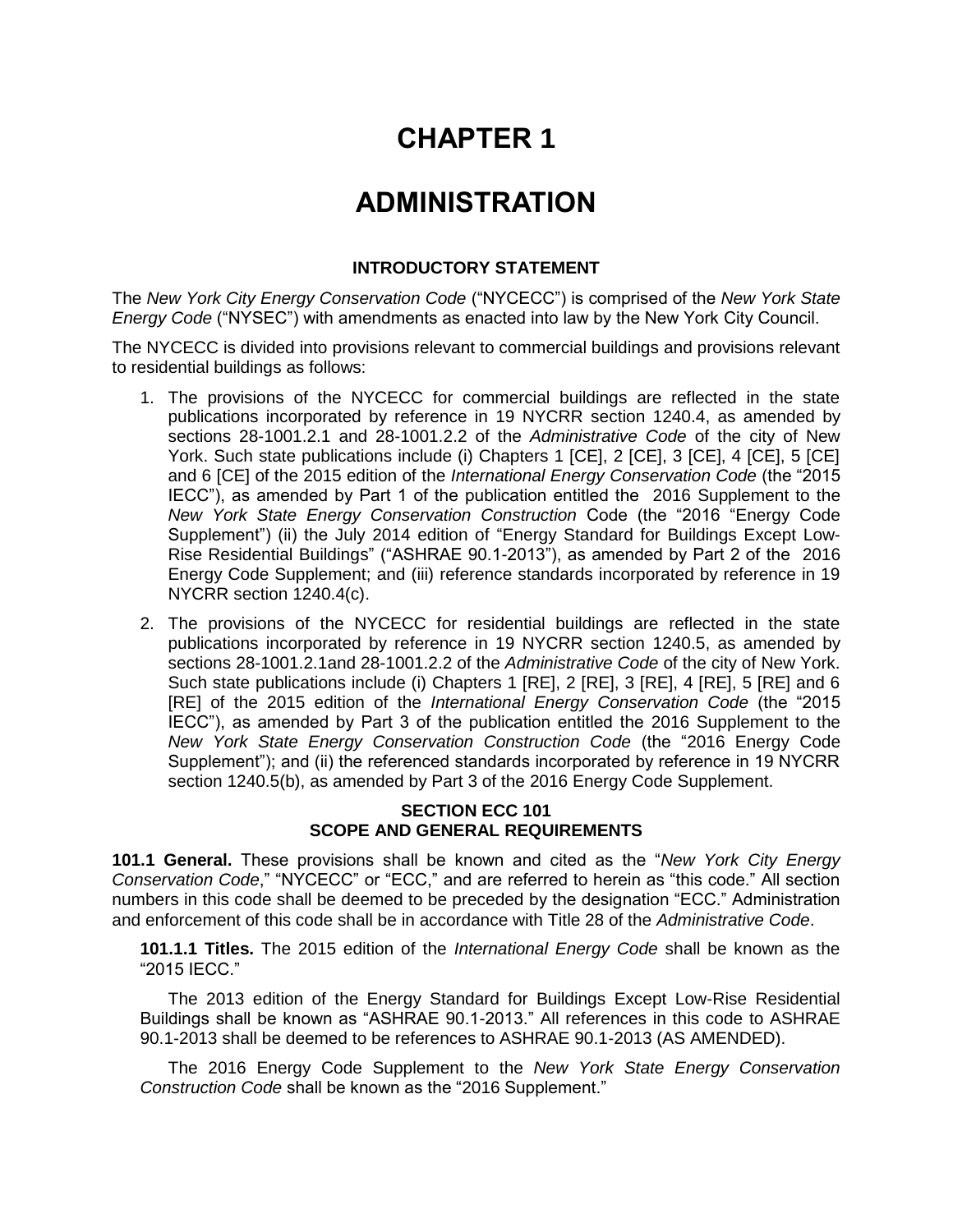The *New York State Energy Conservation Construction Code* along with the New York City amendments to the *New York State Energy Conservation Construction Code* shall be known collectively as the "*New York City Energy Conservation Code*."

**101.2 Scope.** This code applies to commercial buildings and residential buildings, as defined in Chapter C2 and Chapter R2 of this code, and the buildings' sites, associated systems and equipment.

**101.2.1 Occupancy classifications.** For determination of occupancy classification and use within this code, a comparable occupancy classification shall be made to the *New York City Building Code*.

**101.2.2 Reconciliation with** *New York State Energy Conservation Construction Code***.** Whenever any provision of the *New York State Energy Conservation Construction Code* provides for a more stringent requirement than imposed by this code, the more stringent requirement shall govern.

**101.2.3 Other laws.** The provisions of this code shall not be deemed to nullify any federal, state or local law, rule or regulation relating to any matter as to which this code does not provide.

**101.3 Intent.** This code shall regulate the design and construction of buildings for the use and conservation of energy over the life of each building. This code is intended to provide flexibility to permit the use of innovative approaches and techniques to achieve this objective. This code is not intended to abridge safety, health or environmental requirements contained in other applicable codes. To the fullest extent feasible, use of modern technical methods, devices and improvements that tend to minimize consumption of energy without abridging reasonable requirements for the safety, health and security of the occupants or users of buildings shall be permitted. As far as may be practicable, the improvement of energy conservation construction practices, methods, equipment, materials and techniques shall be encouraged.

**101.4 Applicability.** The provisions of this code shall apply to the construction of buildings. Where, in any specific case, different sections of this code specify different materials, methods of construction or other requirements, the most restrictive shall govern. Where there is a conflict between a general requirement and a specific requirement, the specific requirement shall govern.

**101.4.1 Mixed occupancy.** Where a building includes both commercial and residential occupancies, each occupancy shall be separately considered and shall meet the applicable provisions of Chapters C2, C3, C4 and C5 for commercial, and Chapters R2, R3, R4, and R5 for residential.

**101.5 Compliance.** Commercial buildings shall comply with the provisions of this code applicable to commercial buildings in Chapters C2, C3, C4, and C5. Residential buildings shall comply with the provisions of this code applicable to residential buildings in Chapters R2, R3, R4, and R5.

**101.5.1 Compliance materials.** Compliance with the provisions of this code can be demonstrated through the use of computer software deemed acceptable by the New York State Secretary of State, and the commissioner.

**101.5.2 Demonstration of compliance.** For a building project application or applications required to be submitted to the department, the following documentation, as further described in the rules of the department, shall be required in order to demonstrate compliance with this code.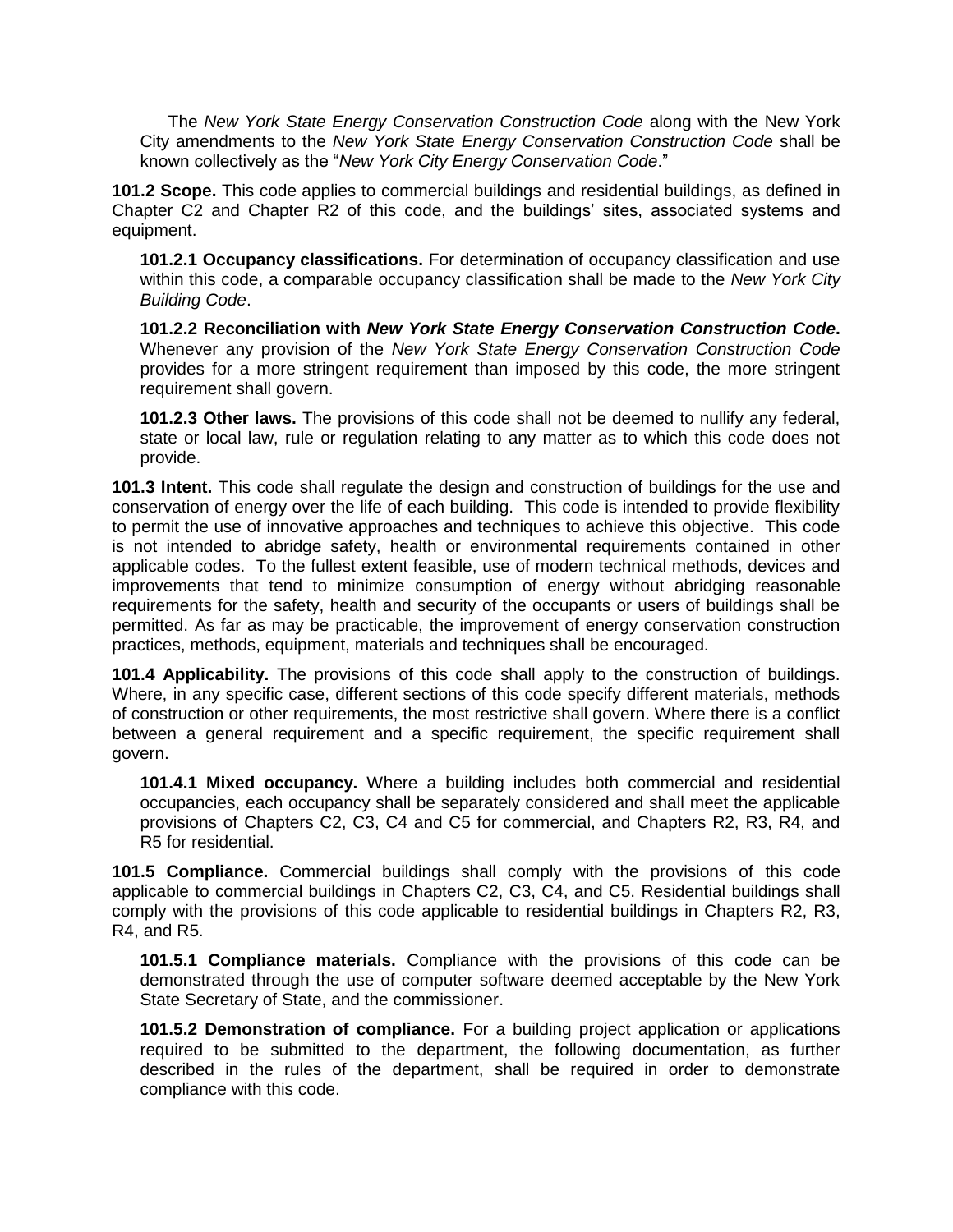**101.5.2.1 Professional statement.** Any registered design professional or lead energy professional filing an application or applications for a new building or alteration project shall provide on a signed and sealed drawing a statement of compliance or exemption in accordance with the rules of the department.

**101.5.2.2 Energy analysis.** For any application that is not exempt from this code and for which a work permit is required in accordance with Section 28-105 of the *Administrative Code*, an energy analysis shall be provided on a sheet or sheets within the construction drawing set. The energy analysis shall identify the compliance path followed, demonstrate how the design complies with this code and be in a format as prescribed in the rules of the department. The energy analysis shall meet the requirements of this code for the entire project. Projects that utilize trade-offs among disciplines shall use DOE2-based energy modeling programs or other energy-modeling programs as prescribed in the rules of the department and shall be signed and sealed by a lead energy professional.

**101.5.2.3 Supporting documentation.** For any application that is not exempt from this code and for which a work permit is required in accordance with Section 28-105 of the *Administrative Code*, supporting documentation shall be required in the approved construction drawings. See Section 103 for further requirements.

#### **SECTION ECC 102**

## **ALTERNATE MATERIALS, METHOD OF CONSTRUCTION, DESIGN OR INSULATING SYSTEMS**

**102.1 General.** This code is not intended to prevent the use of any material, method of construction, design or insulating system not specifically prescribed herein, provided that such material, method of construction, design or insulating system has been approved by the commissioner as (1) meeting the intent of this code, (2) achieving energy savings that are equivalent to or greater than would be achieved using prescribed materials, methods of construction, designs or insulating systems, and (3) meeting the requirements of Article 113 of Chapter 1 of Title 28 of the *Administrative Code* and the remaining *New York City Construction Codes*.

#### **SECTION ECC 103 CONSTRUCTION DOCUMENTS**

**103.1 General.** Construction documents shall be prepared in accordance with the provisions of Chapter 1 of Title 28 of the *Administrative Code*, the *New York City Construction Codes*, including this code, and the rules of the department.

**103.2 Supporting documentation on construction documents.** Supporting documentation shall include those construction documents that demonstrate compliance with this code.

**103.2.1 Intent.** Supporting documentation shall accomplish the following:

- 1. Demonstrate conformance of approved drawings to the energy analysis for every element and value of the energy analysis;
- 2. Demonstrate conformance of approved drawings to other mandatory requirements of this code, including, but not limited to, sealing against air leakage from the building envelope and from ductwork as applicable, insulation of ducts and piping as applicable, mechanical and lighting controls with devices shown and operational narratives for each, and additional requirements as set forth in this section;
- 3. Identify required progress inspections in accordance with the scope of work, this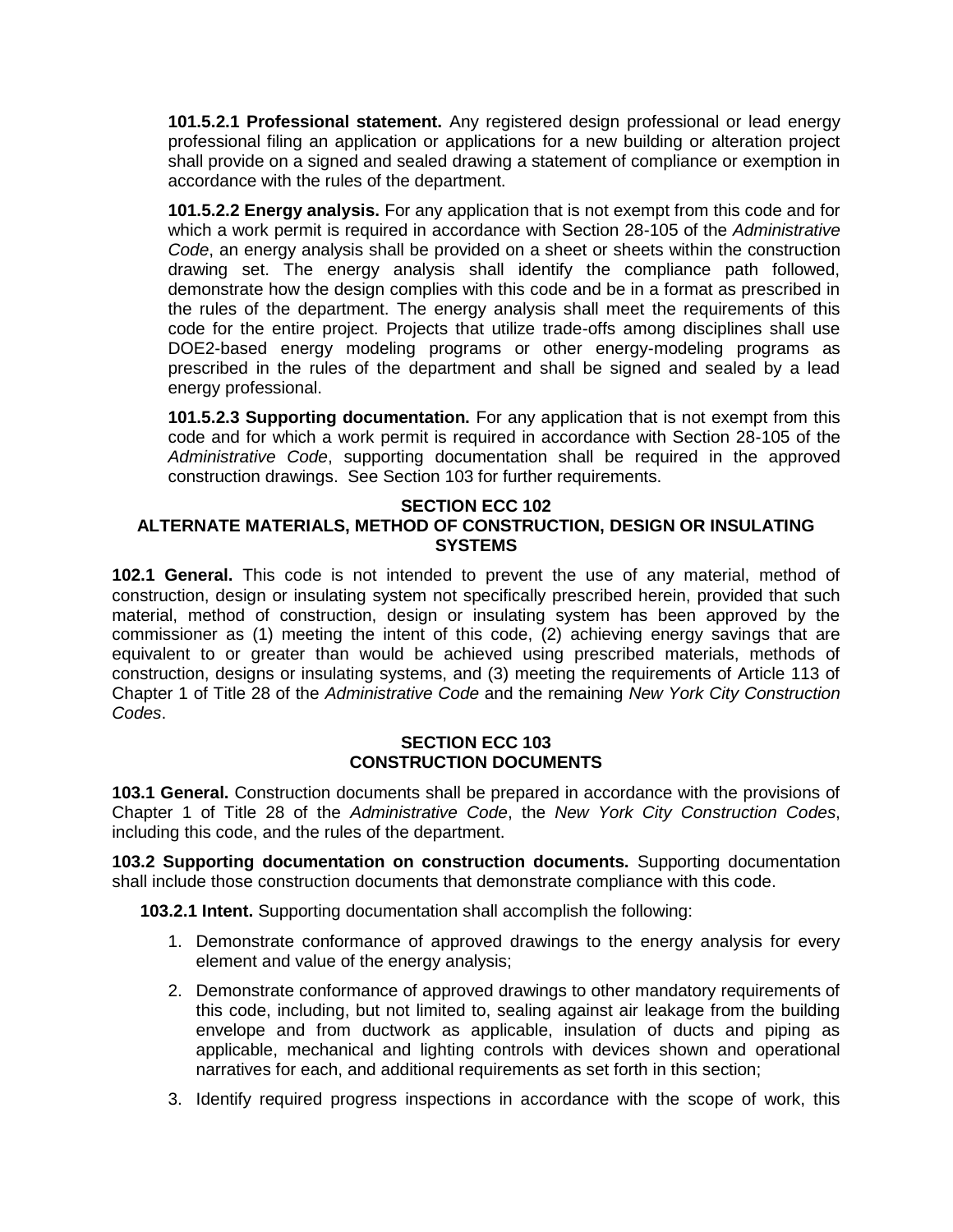code, the *Administrative Code*, the *New York City Building Code*, and the rules of the department; and

4. Comply with other requirements as may be set forth in the rules of the department.

**103.2.2 Detailed requirements.** Construction documents shall be drawn to scale upon suitable material. Electronic media documents are permitted to be submitted in accordance with department procedures. Construction documents for a project shall be fully coordinated and of sufficient clarity to indicate the location, nature and extent of the work proposed, and show in sufficient detail pertinent data and features of the building, building systems and equipment as herein governed. Details shall include, but are not limited to, as applicable, insulation materials and their R-values; fenestration U-factors and SHGCs; area-weighted Ufactor and SHGC calculations; mechanical system design criteria; mechanical and service water heating system and equipment, types, sizes and efficiencies; economizer description; equipment and systems controls; fan motor horsepower and controls; duct sealing, duct and pipe insulation and location; lighting fixture schedule with wattages and control narrative; location of daylight zone on floor plans (as applicable), and air sealing details. The building's thermal envelope shall be represented on the construction documents.

**103.3 Examination of documents.** In accordance with Article 104 of Chapter 1 of Title 28 of the *Administrative Code*, the department shall examine or cause to be examined the accompanying construction documents and shall ascertain by such examinations whether the construction indicated and described is in accordance with the requirements of this code and other pertinent laws, rules and regulations.

**103.4 Changes during construction.** For changes during construction refer to Section 28- 104.3 of the *Administrative Code.*

## **SECTION ECC 104 INSPECTIONS**

**104.1 General.** Except as otherwise specifically provided, inspections required by this code or by the department during the progress of work may be performed on behalf of the owner by an approved agency. All inspections shall be performed at the sole cost and expense of the owner. Refer to Article 116 of Chapter 1 of Title 28 of the *Administrative Code* for additional provisions relating to inspections. In addition to any inspections otherwise required by this code or the rules of the department, the following inspections shall be required:

- 1. **Progress inspections.** Progress inspections shall be performed in accordance with the rules of the department.
- 2. **Final inspection.** Refer to Article 116 of Chapter 1 of Title 28 of the *Administrative Code* and the rules of the department.
- 3. **Issuance of Certificate of Compliance.** Refer to Section 28-116.4.1 of the *Administrative Code*.

The requirements of Section 104.1 shall not be read to prohibit the operation of any heating equipment or appliances installed to replace existing heating equipment or appliances serving an occupied portion of a structure provided that a request for inspection of such heating equipment or appliances has been filed with the department not more than 48 hours after such replacement work is completed, and before any portion of such equipment or appliances is concealed by any permanent portion of the structure.

**104.1.1 Approved agencies.** Refer to Article 114 of Chapter 1 of Title 28 of the *Administrative Code* and the rules of the department.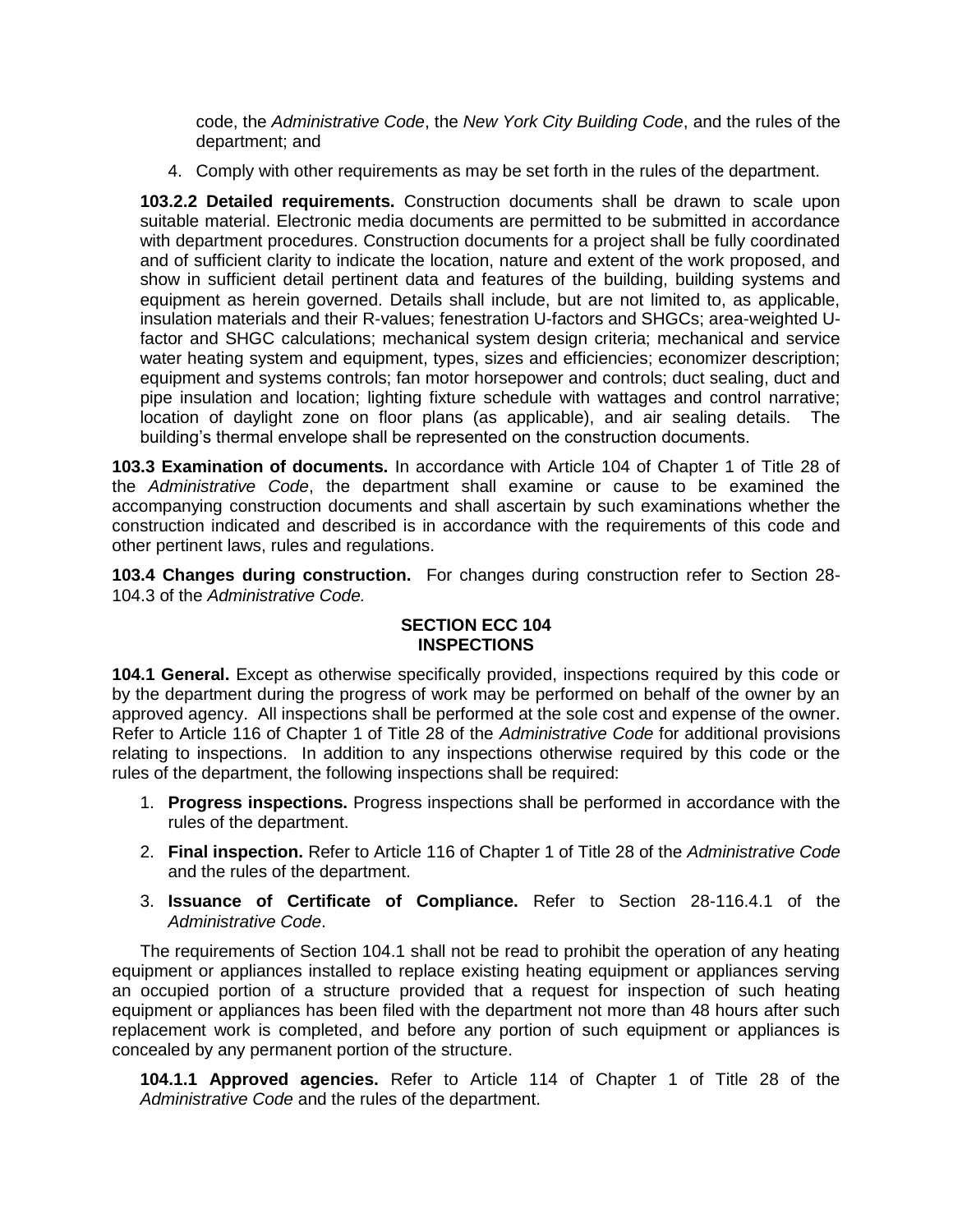**104.1.2 Inspection of prefabricated construction assemblies.** Prior to the issuance of a work permit for a prefabricated construction assembly having concealed mechanical work, the department shall require the submittal of an evaluation report by the manufacturer or approved agency on each prefabricated construction assembly, indicating the complete details of the mechanical system, including a description of the system and its components, the basis upon which the system is being evaluated for energy use, test results and similar information, and other data as necessary for the commissioner to determine conformance to this code.

**104.1.2.1 Test and inspection records.** Required test and inspection records shall be made available to the commissioner at all times during the fabrication of the mechanical system and the erection of the building; or such records as the commissioner designates shall be filed.

**104.2 Testing.** Envelope, heating, ventilating, air conditioning, service water heating, lighting and electrical systems shall be tested as required in this code and in accordance with Sections 104.2.1 through 104.2.3. Except as otherwise required in this code or in the rules of the department, tests shall be made by the permit holder and witnessed by an approved agency.

**104.2.1 New, altered, extended, renovated or repaired systems.** New envelope, heating, ventilating, air conditioning, service water heating, lighting and electrical installations or systems, and parts of existing systems that have been altered, extended, renovated or repaired, shall be tested as prescribed herein or in the rules of the department to disclose leaks and defects.

**104.2.2 Apparatus, instruments, material and labor for tests.** Apparatus, instruments, material and labor required for testing an envelope, heating, ventilating, air conditioning, service water heating, lighting and/or electrical installation or system or part thereof shall be furnished by the permit holder.

**104.2.3 Reinspection and testing.** Where any work or installation does not pass an initial test or inspection, the necessary corrections shall be made so as to achieve compliance with the *New York City Construction Codes*, including this code. The work or installation shall then be reinspected or retested by the approved agency.

**104.3 Sign-off of completed work.** In addition to the requirements of Article 116 of Chapter 1 of Title 28 of the *Administrative Code*, Section 103.4 of this code and other requirements for sign-off, the project team shall either certify that construction does not differ from the last approved energy analysis or provide a whole-project as-built energy analysis and supporting documents, signed and sealed, for approval prior to sign-off. The as-built energy analysis and supporting documents shall reflect the materials, equipment and values actually used in the construction of the project, and shall demonstrate compliance of the constructed project with this code. Such signed and sealed documents may be accepted with less than full examination by the department based on the professional certification of the registered design professional.

**104.4 Temporary connection.** The commissioner shall have the authority to allow the temporary connection of an installation to the sources of energy for the purpose of testing the installation or for use under a temporary certificate of occupancy.

## **SECTION ECC 105 REFERENCED STANDARDS**

**105.1 Referenced standards.** The standards referenced in Chapters C2, C3, C4, and C5 of the *New York City Energy Conservation Code* shall be those that are listed in Chapter C6 of the *New York City Energy Conservation Code*, and in the rules of the department and such